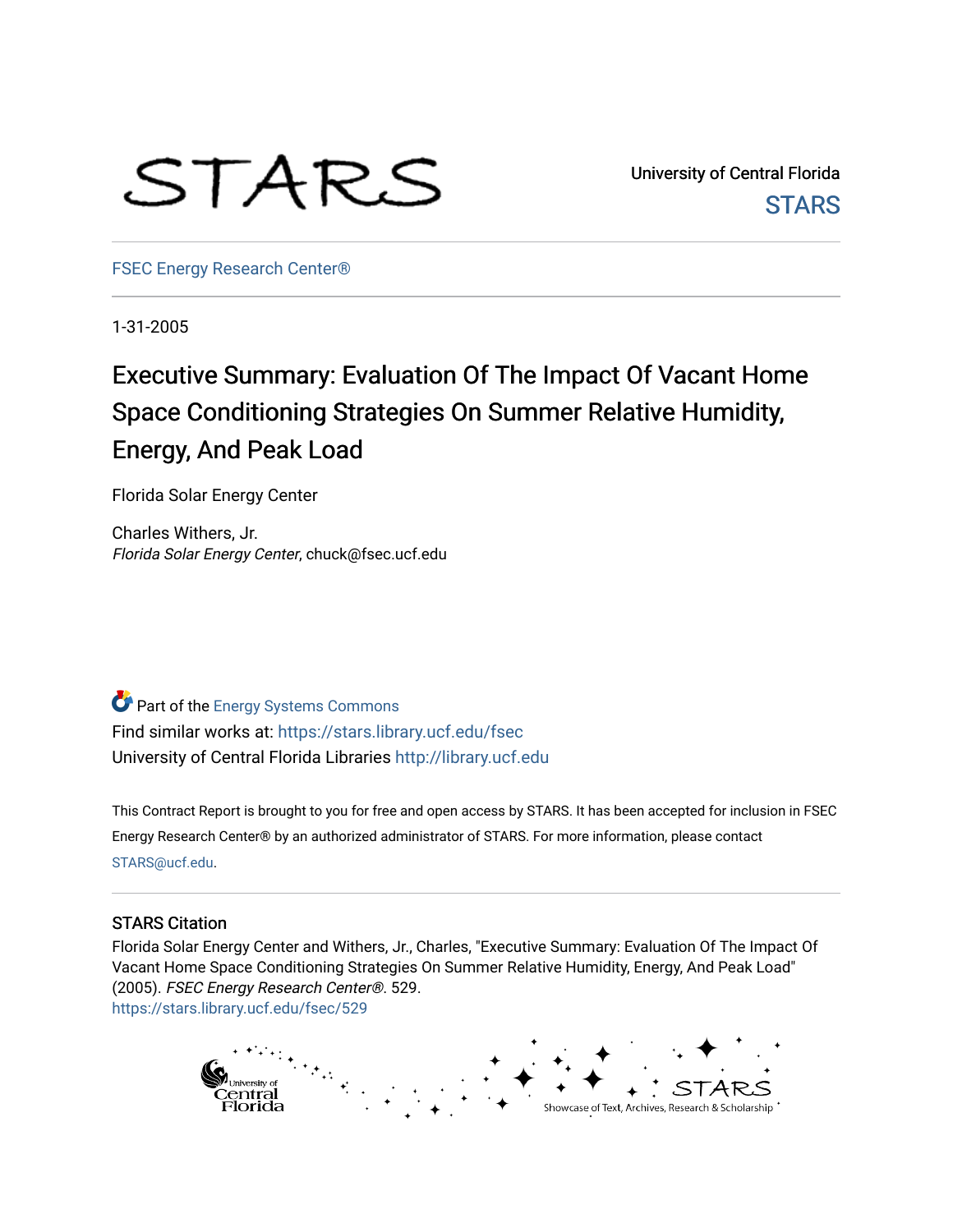

**Reference Publication:** Cummings, J., Withers, C., Parker, D., "Executive Summary: Evaluation of the Impact of Vacant Home Space Conditioning Strategies on Summer Relative Humidity, Energy, and Peak Load", Submitted to: Craig V. Muccio, Florida Power & Light, FSEC-CR-1487-04, January 31, 2005.

**Disclaimer:** The views and opinions expressed in this article are solely those of the authors and are not intended to represent the views and opinions of the Florida Solar Energy Center.

## **Executive Summary Evaluation of the Impact of Vacant Home Space Conditioning Strategies on Summer Relative Humidity, Energy, and Peak Load**

**James B. Cummings, Charles R. Withers, Jr., Danny S. Parker** 

Florida Solar Energy Center (FSEC)

FSEC-CR-1487-04

The Vacant Home Space Conditioning Study was sponsored by Florida Power & Light (FPL) as part of its Conservation R&D Program and carried out by the Florida Solar Energy Center (FSEC). In the US, about one in four retiree "snowbirds" make Florida their destination to escape the northern cold. Snowbird residents number more than 900,000 in Florida during the winter. In some counties of FPL's territory these seasonal residents compose up to 15% of the population (Shih, 1981). This pattern of seasonal occupancy creates a need for space conditioning guidelines for vacant homes to avoid mold problems while minimizing both customer energy usage and electrical load during utility peak hours.

Three homes on Florida's east coast in Brevard County were equipped with monitoring equipment for this experiment. The first was a 45-year-old 1,100 ft2 single-story, painted concrete block home on a concrete slab with a low pitch tar and gravel roof. The second house was a 40-year-old 1,950 ft2 split-level home, with block and frame construction. The third home was a 900 ft2 single-wide mobile home manufactured in 1984. Nearly 10% of FPL's residential customers live in manufactured homes including a sizable seasonal resident population. All three test-homes had 2.5-ton central air conditioning (AC) systems with heat pump, gas, and electric strip heating, respectively.

Five space conditioning strategies for vacant homes were assessed during hot, humid summer conditions and/or warm, humid fall weather conditions. The aim was to control relative humidity (RH), minimize energy use, and limit peak electrical demand. The five approaches were: 1) no space conditioning as the baseline, 2) AC thermostat set at 85oF or 83oF, 3) morning AC operation at 74oF, 4) dehumidifier alone, and 5) space heating.

Project staff identified several RH targets for controlling RH. First, RH should stay below 70% essentially all of the time. Second, RH should stay below 65% most of the time. Third, the target for RH, when appliance control included a humidistat, was set at 62%.

Mold and mildew grow when RH is high, say over 70%, for extended periods of time. In order to control these indoor air quality health hazards, it is important to understand the concept of relative humidity. Relative humidity, expressed in percent, is the measure of how much moisture is in the air compared to the maximum amount of moisture the air could hold at that temperature. There are two ways to control RH; 1) raising room temperature by adding heat and 2) removing moisture from the air using an air conditioner or dehumidifier. This research study explored both strategies.

An important observation was that some homes require more aggressive action to control RH than others. Air infiltration was found to be an important factor in the struggle against high indoor RH. Air infiltration, usually measured in air changes per hour (ach), is the rate at which outside air enters the house. Homes that have higher infiltration rates require greater moisture removal rates to achieve RH control.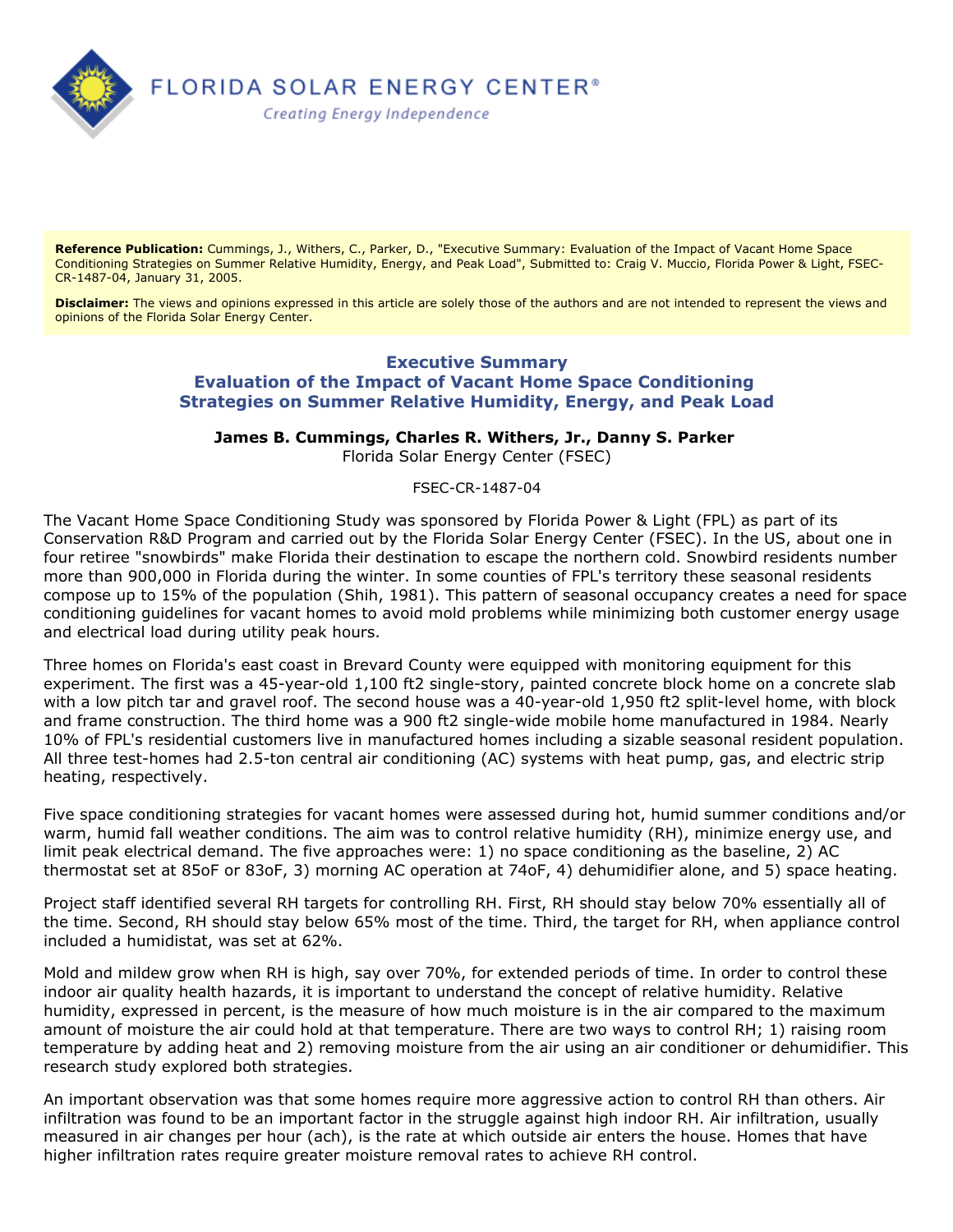## **Overview of Humidity Control Approaches**

The first control approach is to let the building "float" – no AC, dehumidifier, or heating system operation. "Floating" yielded indoors conditions that were 4.8, 6.1, and 4.2oF warmer than outdoors, respectively, in the three houses. Whereas outdoor RH averages about 77% from June through October, indoor RH averaged 62%, 69%, and 73% in the three houses (see Figures A and B; note that Figures A – H are found at the end of the executive summary). The elevation of indoor temperature caused by solar radiation striking the houses produced this reduction in RH below the outdoor RH. Since the objective was to keep RH below 65% most of the time, only House 1 experienced acceptable RH without mechanical intervention. This does not mean, however, that houses 2 and 3 would experience mold problems without mechanical intervention. It just means that the risk of mold is higher in these houses.



The second approach, AC at 85oF (fan AUTO), yielded generally poor results because the AC run time was too small to ensure adequate moisture removal. This approach works fairly well on hotter than average summer days, but on cooler and cloudier days, little or no AC run time lead to little or no moisture removal. Even setting the thermostat to 83oF did not ensure good performance, especially during the cooler months. During some test periods at some houses, neither AC at 85oF nor AC at 83oF caused the AC system to run at all. Furthermore, energy consumption tends to concentrate during the utility's peak demand period.

The third approach, AC set at 74oF from 3-5 AM (fan AUTO), yielded promising but mixed results. In House 1, this approach produced low RH (48%) in large part because of low natural infiltration (Figure C). In House 2, two-hour operation yielded marginal results with RH primarily in the range of 65-70%. Extending operation to four hours (3 - 5 AM and 10 AM - noon) yielded average 59% RH. In House 3, the results are inconclusive in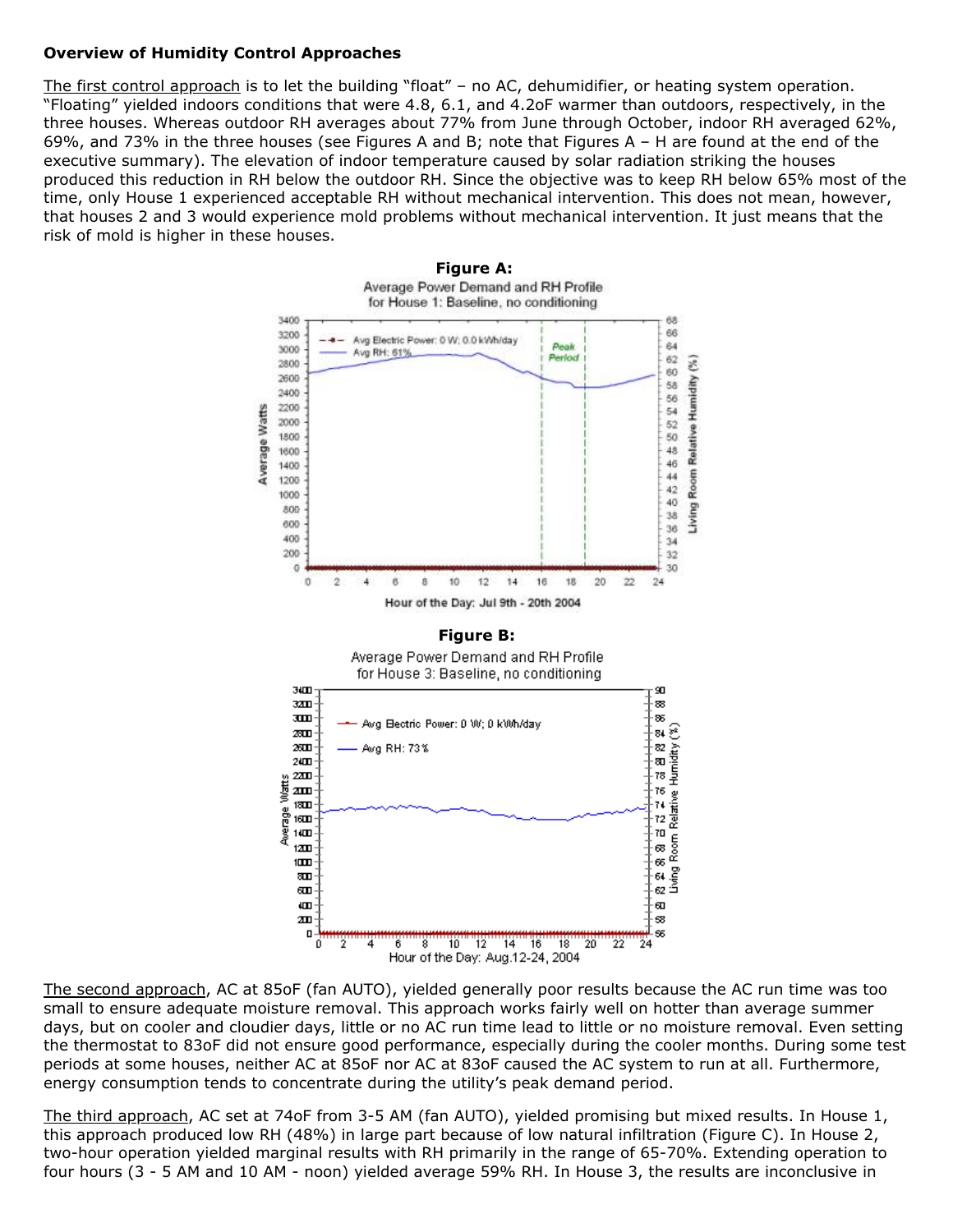part because the data collection for this home did not include the hottest summer months. The home reached the thermostat setpoint before the air conditioner had run the intended two hours each morning. In some homes, a thermostat setting lower than 74oF may be required. (Figure D).



The fourth approach, a dehumidifier coupled with a floor fan to circulate the air, was effective in controlling RH in all the homes. Two control strategies were implemented. The first strategy involved setting the built-in humidistat to 62% (Figure E). This proved to be difficult because of erratic and undependable humidistat operation. The dehumidifier operation time required to control RH varied depending partly on the size of the house and more so on the infiltration rate. The second strategy, which involved operating the dehumidifier on a timer, provides reliable results with adequate operation time. Dehumidifier operation of 3 hours per day produced 56% RH in House 1 (small and tight; Figure F). 15-hour per day operation yielded 60% RH in House 2 (large and very leaky). 3-hour per day operation yielded 67% RH in House 3 (small and leaky). 4-5 hour operation time would be required in House 3 to meet our RH control objectives. It is interesting to note that a dehumidifier is a high efficiency space heater (coefficient of performance  $[COP] \sim 2.0$ ) and that more than 50% of the RH reduction from dehumidifier operation resulted from indoor temperature increase. The timed operation can be set for off-peak hours, and operation using humidistat control would result in the least run time during the hottest (peak) hours of the day.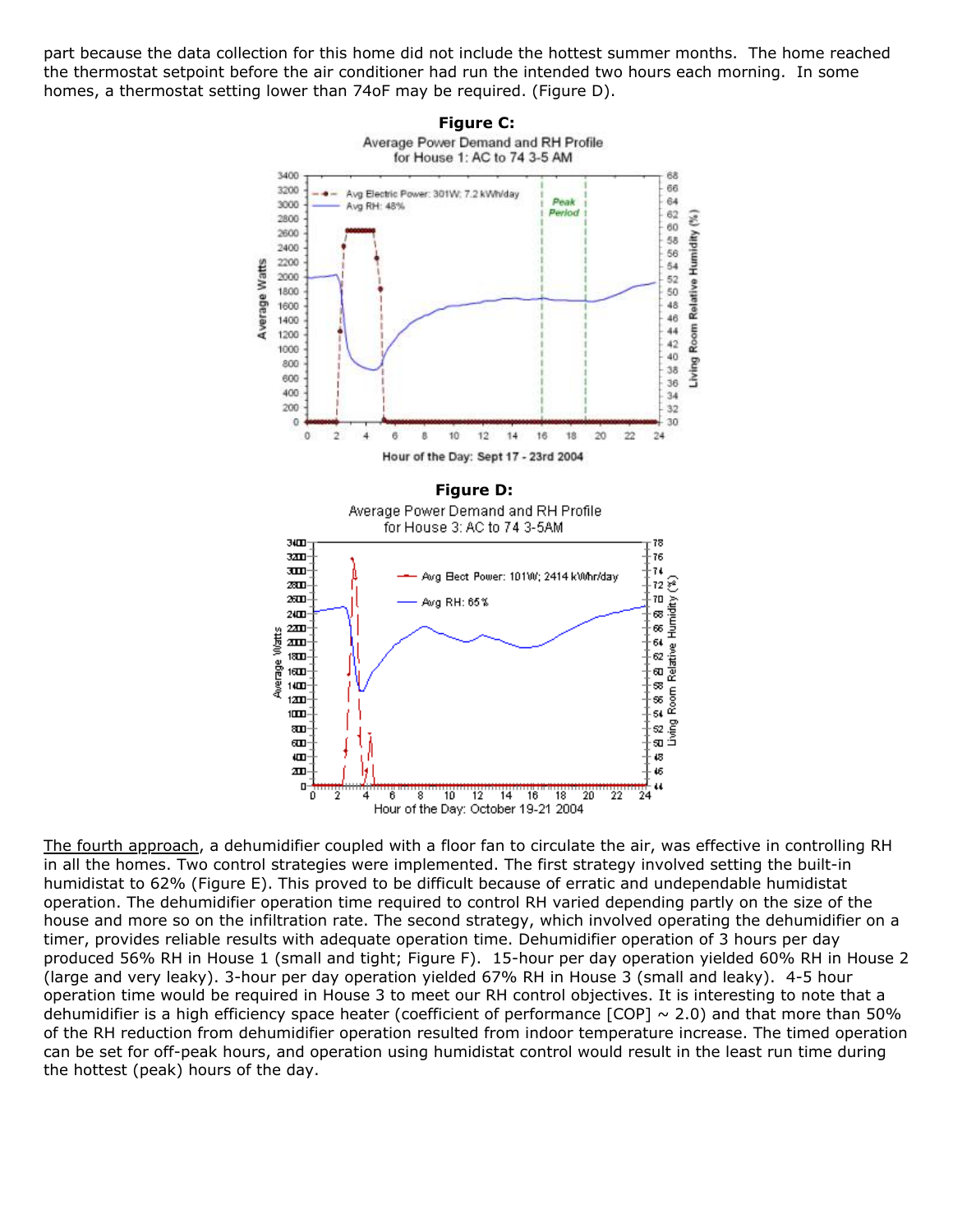

The fifth approach, which involved heating the house with the central space heating system, was also effective at reducing RH in all three homes. This result is not surprising. Typical Florida summer dew point temperatures are 74oF. Heating the indoor temperature to 88.5oF on this typical summer day increases the moisture capacity of the air and, as a result, reduces indoor RH to 62%. If the home is going to be vacant during the cooler months such as May and October when the dew point temperatures are lower, then maintaining this high indoor temperature will produce lower RH. In House 1, for example, indoor RH was 54% over a period from September 27-October 13 (Figure G; outdoor dew point temperature averaged 69oF during this period). In House 3, indoor RH was 59% over a period from September 30-October 14 (Figure H; outdoor dew point temperature averaged 69oF during this period). The difference in RH between Houses 1 and 3 results from House 1 being about 2 degrees F warmer than House 3.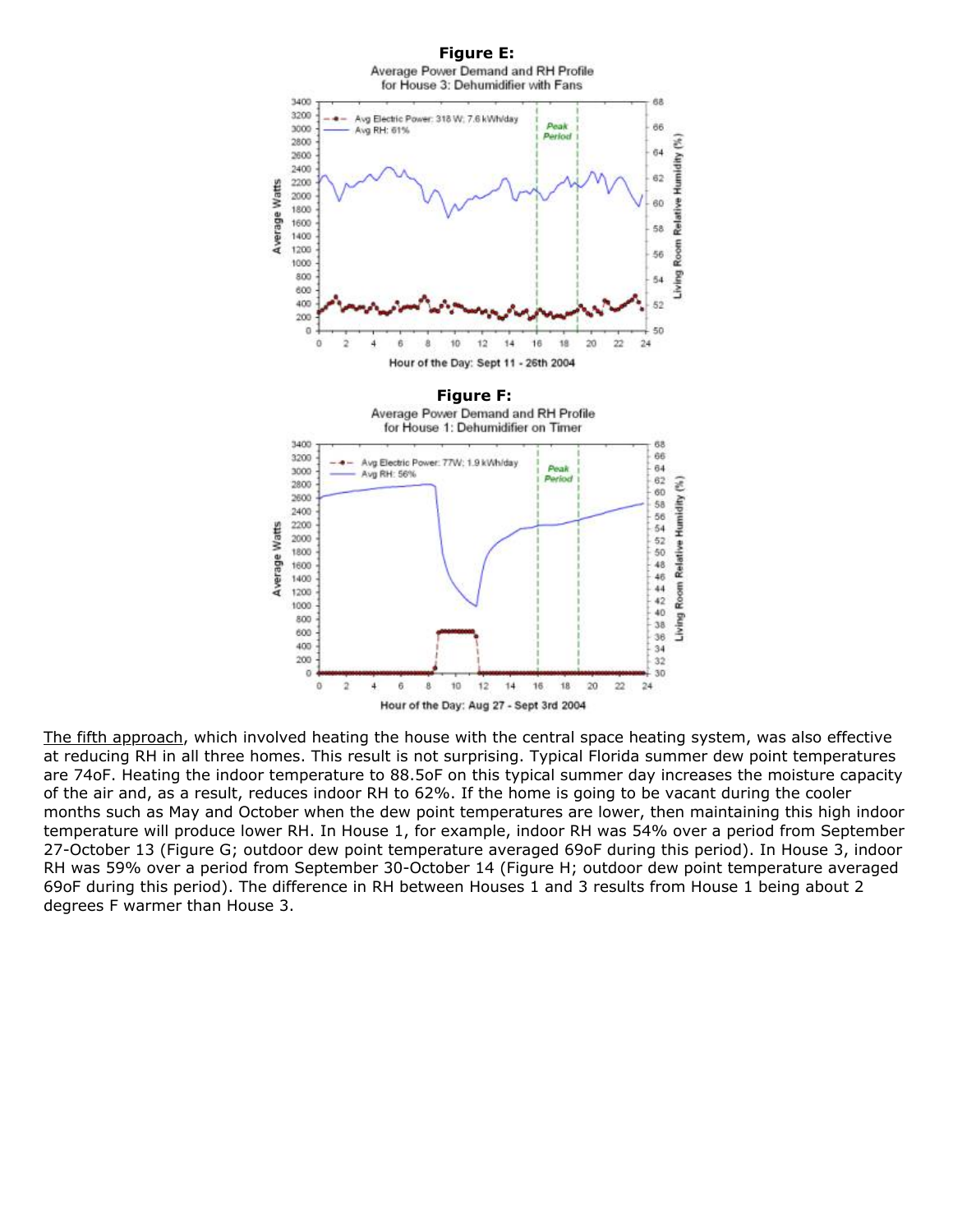

During periods with lower dew point temperature, the same RH can be achieved at a lower space temperature. If, for example, it is October and the outdoor dew point temperature is 68oF, the indoor temperature required to produce 62% RH would be 82oF. If possible, a friend or family member living nearby could manually set the thermostat to heat ON and fan AUTO with a setting of 88oF in June through September and 82oF for the other months (such as May, October, and November).

An analysis has been done to compare the relative energy cost of the three promising approaches (Table follows). In order to make the fairest comparison of approaches, the energy use is based on the optimum length of system operation to achieve the desired RH control. In House 1, for example, we estimated that only 1 hour per day of AC on at 74oF would be required, and in House 3, we estimated that the dehumidifier would need to run for 5 hours per day to achieve acceptable RH control. Keep in mind that House 2 is about twice the size of Houses 1 and 3.

| HOUSE $# ->$                                                                                                                                                                                                                  |         | 2       | з       | Average |
|-------------------------------------------------------------------------------------------------------------------------------------------------------------------------------------------------------------------------------|---------|---------|---------|---------|
| House size (square feet)                                                                                                                                                                                                      | 1100    | 1950    | 900     | 1317    |
| Natural infiltration rate                                                                                                                                                                                                     | low     | high    | high    |         |
| AC (ON at 74oF 3-5 AM)                                                                                                                                                                                                        | \$6.631 | \$25.52 | \$16.32 | \$16.15 |
| Dehumidifier (on timer)                                                                                                                                                                                                       | \$5.36  | 29.33   | \$8.933 | \$14.54 |
| Space heating 4 (at 88 to<br> 90oF)                                                                                                                                                                                           | \$18.11 | \$21.93 | \$22.44 | \$20.83 |
| 1 Assumes 1 hour per day AC operation.<br>2 Assumes 4 hours per day AC operation.<br>3 Assumes 5 hours per day dehumidifier operation.<br>4 Assumes heater is a heat pump and that the period of operation is June - October. |         |         |         |         |

**Monthly electricity cost (at \$0.085 per kWh) required to achieve RH 65% or lower**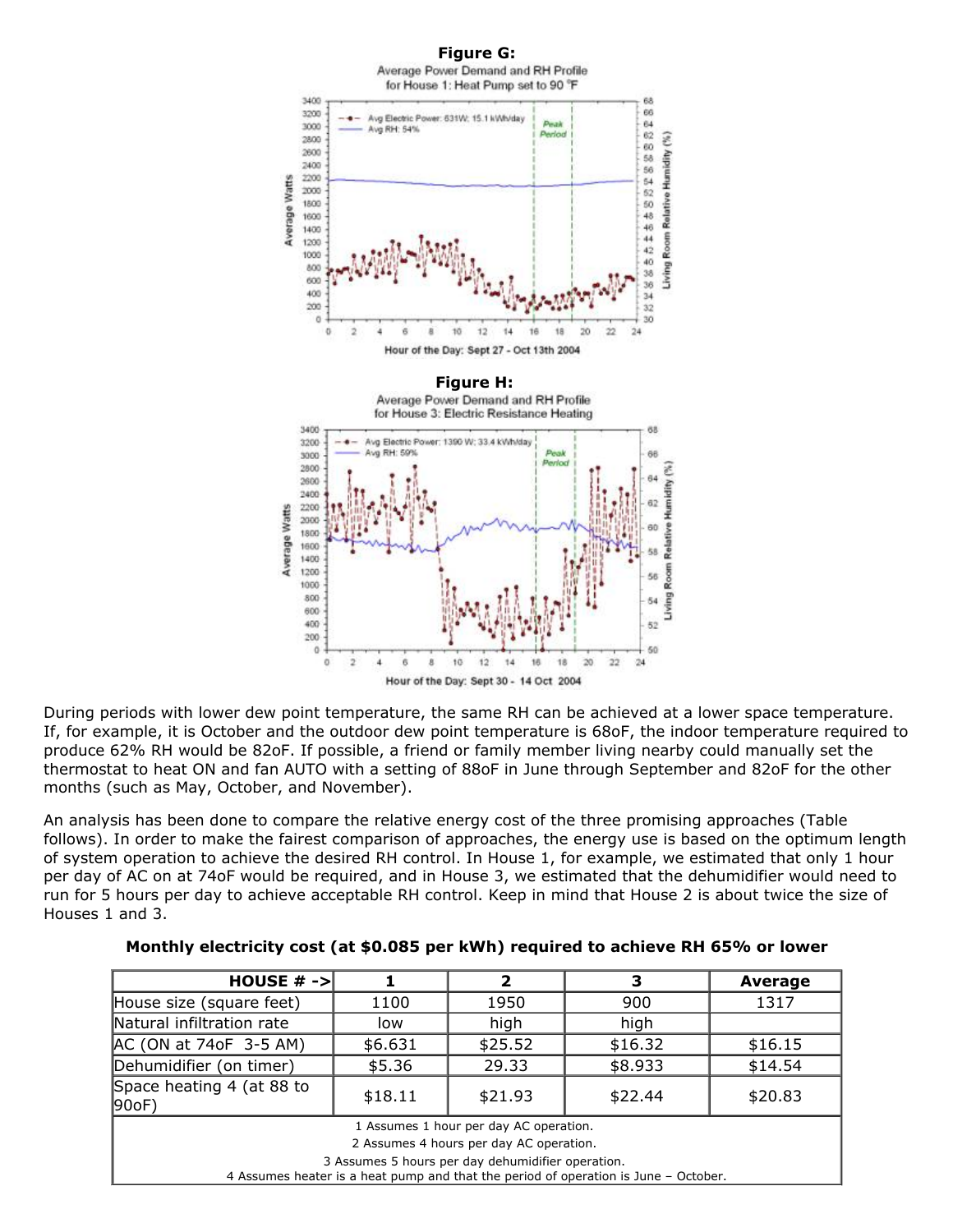#### **Recommendations**

Two methods have been identified as "not effective".

Floating. This approach cannot reliably achieve RH below 65% most of the time.

AC at 85oF.This approach does not work in most homes because AC run time is not sufficient, especially on humid, cloudy days that typically represent the worst-case for indoor humidity control. Even setting the AC at 83oF did not result in reliable humidity control in all houses and during fall weather. Furthermore, this approach imposes maximum demand during the utility's peak period of 12 – 9 PM.

Three methods were found to be "effective". These methods show considerable promise, each showing the ability to control indoor RH with reasonable energy use and peak demand impacts. None of these methods stands out as being substantially better than the others within the limited sample of homes.

AC at 74oF from 3-5 AM. Using a programmable thermostat to operate the cooling system during the early morning hours appears to work well in a majority of homes and under a wide range of weather conditions. In homes with high infiltration rates, the AC operation time may need to be extended to four hours to keep RH below 65% most of the time. A lower thermostat setting of say 70 or 72oF may be necessary during the spring/fall months for manufactured homes. Energy use is modest for this strategy, and electrical load is kept off-peak, as long as the thermostat clock retains its memory. The effectiveness of this approach assumes that the AC system can produce cold supply air. Warmer than normal supply air can result from improper refrigerant charge, excessive system airflow rates, or large return duct leakage. It also assumes that system operation does not induce high infiltration rates due to duct leakage or closed interior doors. For those considering this approach, diagnosis and repair of duct leaks of the central air conditioning system would help to assure best results. Also, whenever using the cooling or heating system in a vacant home, fan control should be set to "auto" to save energy, to avoid drawing humid air into the house through duct leaks, and to prevent the filter from fouling up too quickly.

Dehumidifier. Dehumidifiers can be controlled by a humidistat or a timer.

- Humidistat control. Setting a dehumidifier at 62% and letting it cycle ON and OFF to maintain the desired RH is generally effective. The control performance of built-in humidistats was found to be imprecise, and there are questions about the reliability of available humidistats. If used with a more reliable humidistat, this approach can be quite effective. Energy use is moderate and favorable for utility peak impact, because the dehumidifier tends to operate more during off-peak periods.
- Timer control. Operating the dehumidifier at the lowest RH setting with a timer for a specific number of hours each day is effective and reliable in controlling RH at a reasonable energy cost. Dehumidifier run time must be determined based on the size and airtightness of the house, generally using a trial and error approach. If possible, avoid operating the dehumidifier between the hours of noon and 9 PM when the electric utility experiences its peak load. A timer with battery back-up is preferred to ensure the timer stays synchronized with the correct hour. If a dehumidifier is operated by means of a timer, a floor fan could be plugged into the same timer to help circulate air to the parts of the home furthest away from the dehumidifier.

Space heating. Heating the house to 88 or 90oF lowers indoor RH quite effectively for nearly all hours of the summer without removing moisture from the room air. Energy use is moderate for the period June through September, but increases substantially in late spring and late fall. In general, this approach should not be used during the months November through April, since heating energy use could become excessive. The space heating approach is nearly four times more energy efficient using a heat pump compared to strip heat. With either heat source, the peak hour demand to the utility is minimal since no space heating is required from 12 - 9 PM on hotter than average summer days.

• Humidistat control over the heating system can greatly minimize this higher energy use during cooler months. The premise of this approach is that during cooler months outdoor dew point temperatures decline. With lower dew point temperatures, the indoor temperature required to maintain 62% or lower RH also declines. In this approach, a humidistat is used to turn on the space heating system when indoor RH exceeds 62%. A humidistat is installed to operate the heating system. The thermostat is switched to OFF (or set to HEAT at say 60oF in north Florida to prevent house freeze-up). Either the thermostat or humidistat can now turn on the system to provide heating. Energy savings result during cooler months because the indoor temperature required to meet our RH objective is automatically reduced (by the humidistat) as the outdoor dew point temperature declines.